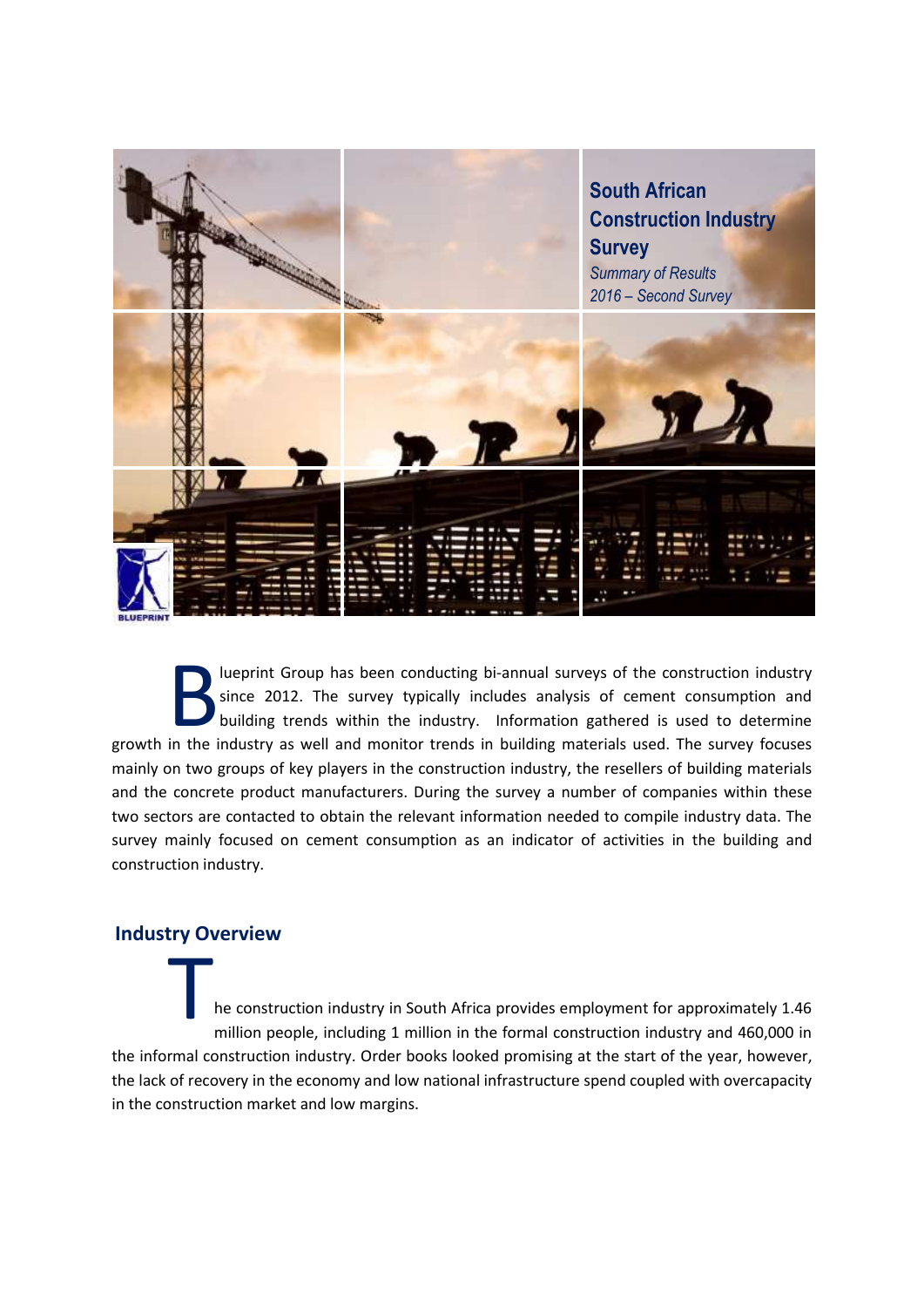Main contractors have seen an increase in profitability, but this was mainly due to less keen tendering competition and not necessarily caused by an increase in demand. Building activity has remained largely unchanged in the first two quarters of 2016.

The residential market appears to be registering normal growth in building activity and profitability, however the non-residential market is looking increasingly weak.

Hardware retail sales have remained weak which, along with subdued growth in selling prices, has weighed on profitability. The results of the survey indicated that retailers and concrete product manufacturers will mostly optimistic regarding growth in the industry for the rest of 2016, however many of the respondents also indicated that the industry has been stagnant with a lack of government spending placing a damper on growth prospects.

Key factors affecting the construction business environment, as noted by Group Five, include the following:

- Consumption-driven economic activity which are supportive of retail, residential real estate and other consumer related sectors;
- The relatively weak rand:
- Rising inflation driven by increasing energy prices, as well as import inflation;
- Wage disputes and settlements;
- Power shortages and outages coupled with uncertainty regarding Eskom's ability to meet the power demands of the country;
- Continued labour unrest in many industries; and
- The downgrading of South Africa's credit rating to one notch above "junk bond" status.

Low commodity prices and a weak demand for commodities have resulted in a sharp contraction in all mining-related activities and has also been affecting the business environment for the construction industry. Some mining projects have been cancelled or rephrased, and mining customers are placing pressure on contractors to reduce their rates, adversely affecting margins.

On a more positive note, South Africa's Development blueprint, the National Development Plan to 2030 shows a continued commitment to infrastructure investment with promising signals for future growth in the industry.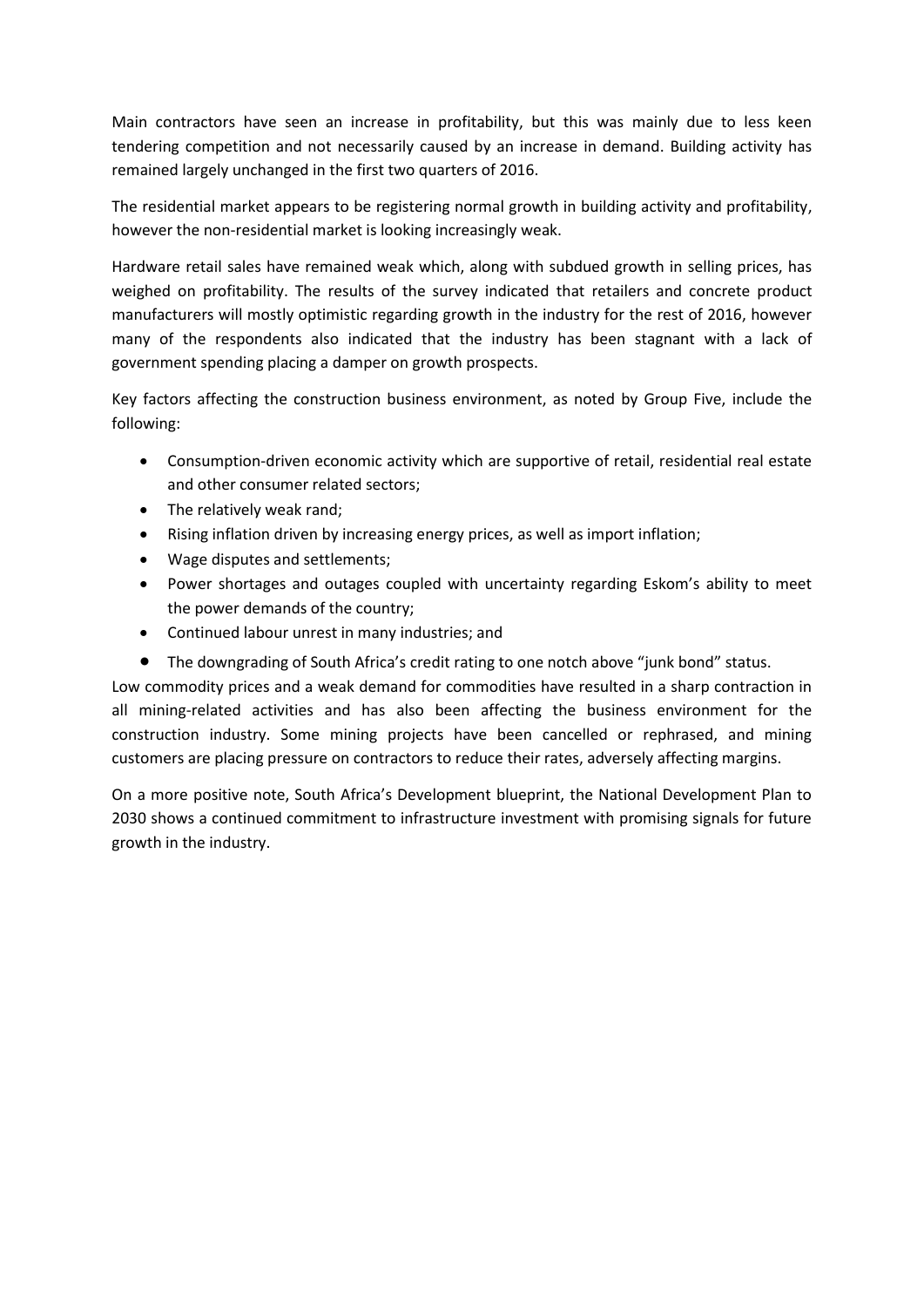# **Survey Insights**

Rowth in the construction industry was again seen in mostly DIY work and renovations, with residential activity featuring slightly more than in the previous survey. Non-residential building activity appear to be weak with only a few large Rowth in the construction industry was again seen in mostly DIY are removations, with residential activity featuring slightly more than in the survey. Non-residential building activity appear to be weak with only a scale p

The table below gives an indication of respondent's attitude towards the state of the construction industry in their respective areas:

| <b>Province</b>      | <b>Growth</b>                | <b>Stagnant</b>          | <b>Decline</b> |  |
|----------------------|------------------------------|--------------------------|----------------|--|
| <b>Eastern Cape</b>  | 55%                          | 7%                       | 38%            |  |
| <b>Free State</b>    | 42%                          | 19%                      | 38%            |  |
| Gauteng              | 52%                          | 14%                      | 34%            |  |
| <b>KZN</b>           | 53%                          | 9%                       | 38%            |  |
| Limpopo              | 71%                          | $\overline{\phantom{a}}$ | 29%            |  |
| Mpumalanga           | 41%                          | 7%                       | 52%            |  |
| <b>Northern Cape</b> | 43%                          | 16%                      | 41%            |  |
| <b>North West</b>    | 74%                          | 5%                       | 21%            |  |
| <b>Western Cape</b>  | 57%                          | 13%                      | 30%            |  |
| Transkei             | $\qquad \qquad \blacksquare$ | 14%                      | 86%            |  |

#### **Table 1: Growth in the Construction Industry (Survey Respondents Opinions)**

Many of the respondents noted that the construction industry faces corruption challenges where tenders are concerned, with tenders being awarded without adhering to the recommendations of the government's Tender Committee. According to the Construction Industry Development Board, approximately 12% of public sector projects have been awarded after overruling the recommendations of the Tender Committee.

Late payments as well as no-payments for work completed and orders delivered has also been cited as a major challenge facing the construction industry. Small-and medium-sized contractors do not have the necessary cash flow to cope with late payments and as such many companies have had to close their doors.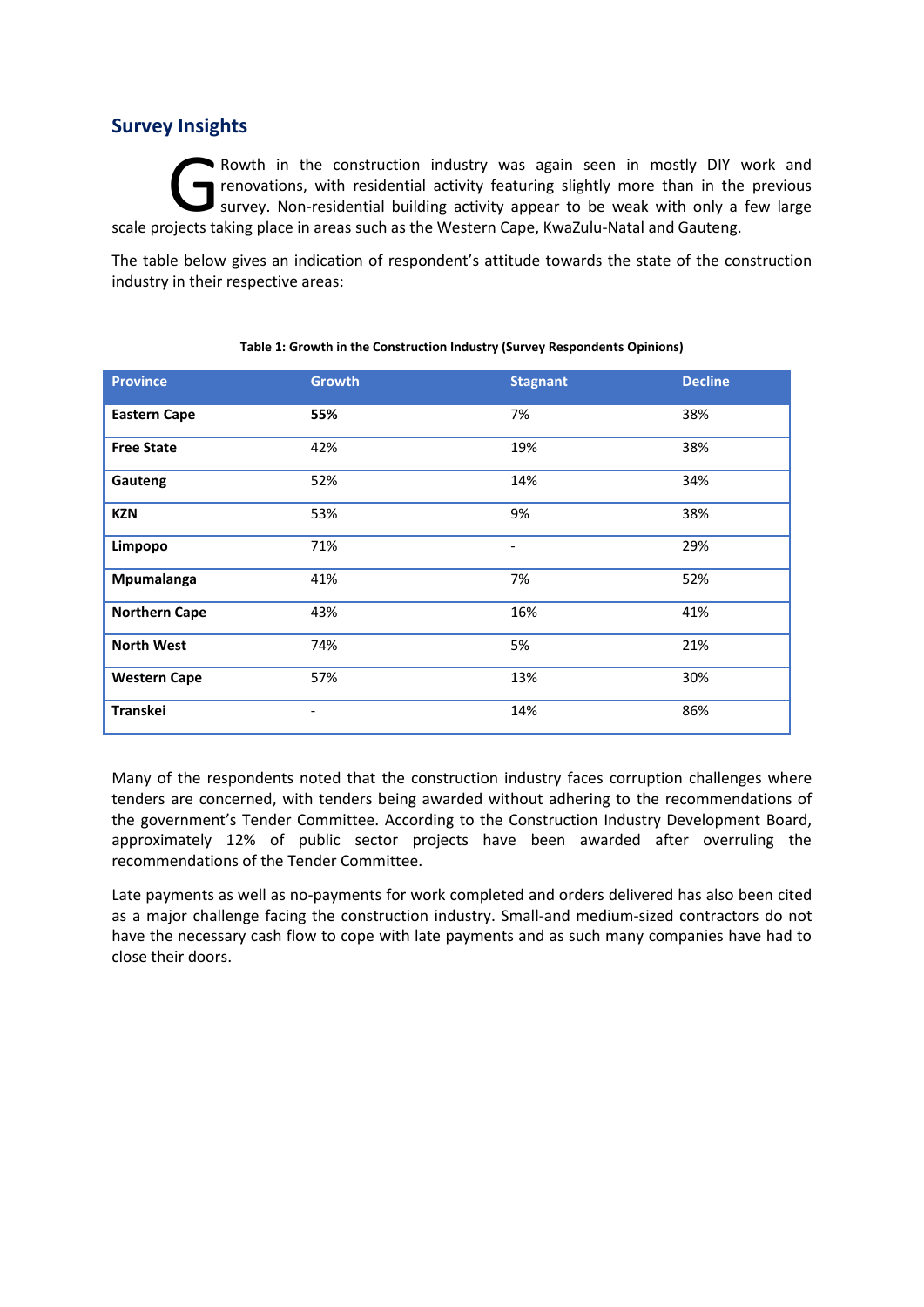### **Imported Cement**

Mported cement from Pakistan continued to decrease, with local consumers not being willing to pay higher prices. The weak rand has also contributed to increasing cement prices, and many respondents noted that they would rather support local manufacturers Mported cement from Pakistan continued to decrease, with local consumers not being<br>willing to pay higher prices. The weak rand has also contributed to increasing cement<br>prices, and many respondents noted that they would ra cement in many areas.

Cement from China has reached the shores of Durban, however no Chinese cement imports were recorded during the survey. Respondents in general are sceptical about the quality of Chinese cement, and have indicated that the cement will first have to be tested before they will consider buying and selling. The figure below shows the import of Chinese cement by port of entry.



### **Figure 1: Chinese Cement Imports by Port of Entry 2015/2016**